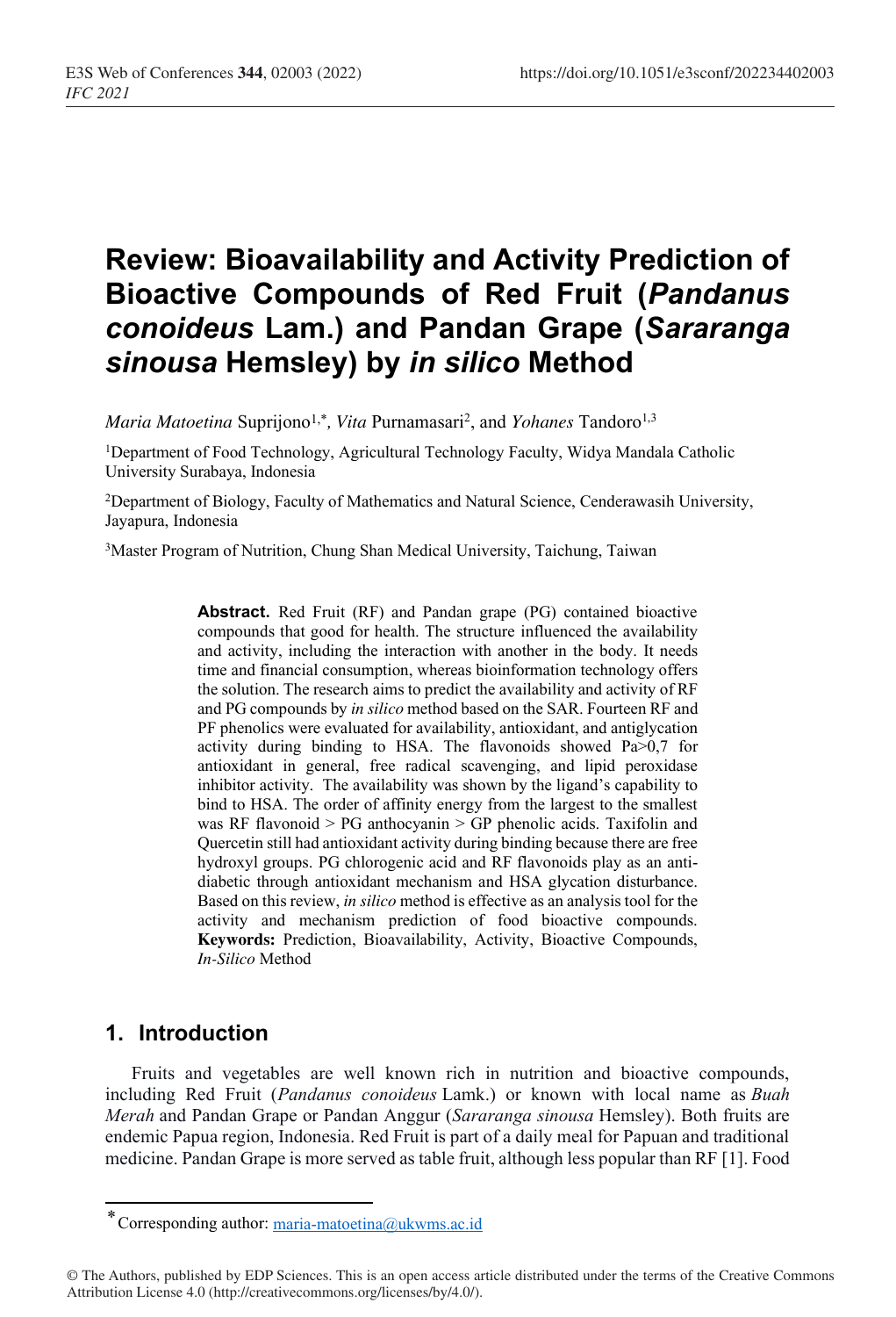bioactive compounds can be consumed daily including polysaccharides, glycosides, flavonoids, phenols, xanthones, alkaloids, and some saponins [2]. Red Fruit contained phenols and flavonoids [3,4,5,6,7], alkaloid [8,9], terpenoid [8,9,10], and triterpenoid saponin [8,9,11], and steroid [8,9,4]. PG contained vitamin C [1,12], phenolic acids [13,14], and anthocyanins [15].

The absorption and metabolism of a bioactive compound will affect the functionality of the compound in the human body [16]. Glycoside, aglycon, and conjugated phenolic are distributed in the blood after digestion, absorption, and metabolism in the intestinal [17,18] and then distributed to its target tissue. The compound that is found in high concentration may less available and have low activity intracellularly, because of the interactions after digestion and distribution [19,20] although it depends on the structure [20]. It was affected by the affinity of the compound to blood protein [20]. Human serum albumin is a major binding protein in the blood serum [21,22] that plays like a "metabolite sponge" [21]. It binds and transports phenolic compounds and their metabolites to different tissue of the human body where the compounds show the functional effects [21]. Then, the intramolecular interaction between bioactive compounds and HSA may determine the availability and functional effect of the compounds intracellularly.

*In vitro* and or *in vivo* methods are usually utilized to evaluate the availability and activity of some compounds. Those methods need more time and adequate financial support. Whereas *in silico* method offers more practical and economic analysis than *in vitro* or *in vivo* method. in silico is a term used in bioinformatics analysis. Bioinformatics analysis use methods and tools (software) for understanding biological system. Bioinformatics combines biology science with the computer, mathematics, and statistical science and techniques to analyse and then interpret the data [23]. This method may evaluate treatments on specific diseases or some different conditions targeted. The model is representative of human diseases or bioactivity [24], which conventional techniques had a limitation. There is increasing attention in research to associate human health and foods bioactive compounds, then involving bioinformatics analysis techniques in foodomics [23]. The detail of *in silico* analysis for prediction of bioactive compounds availability and activity intracellularly will be described in this paper.

### **2. Bioactive Compounds in Red Fruit (RF) and Pandan Grape (PG)**

Previous studies showed that RF and PG contained many compounds classified as phenolic. The flavonoids are identified in methanol and ethyl acetic extract of the RF-short red, consisting taxifolin, quercetin, and quercetin 3'glucoside (Q3G) [6]. Quercetin is the main flavonoid in RF. The green PG was the raw fruit. The Papuans usually eat the orangered and red ones. The orange-red fruit has been mature but is not completely ripe [12]. Phenols found in PG that identified as phenolic acids and anthocyanin. The phenolic acids consisted of hydroxybenzoic acid and hydroxycinnamic acid derivatives [14]. Hydroxycinnamic derivatives include 2-hydroxycinnamic acid, Caffeic acid, Sinapinic acid, Chlorogenic acid, Caffeic acid, and Ferulic acid. The concentration of phenolic acids decreased as maturity increased significantly. Galic acid, caffeic acid, ferulic acid and coumaric acid  $(354.67+9.41, 290.88+4.71, 266.16+ 8.33, 244.05+7.37$  mg/100g, respectively) are the main phenolic acids in ripe PG [15]. Ripeness influenced the anthocyanin content of PG. The ripe contained  $108.15 \pm 6.79$  mg/100mg. The green contained  $44.71+5.94$  mg/100mg. The orange red contained  $(91.12+6.52$  mg/100mg [15]. Those were described in Table 1 below.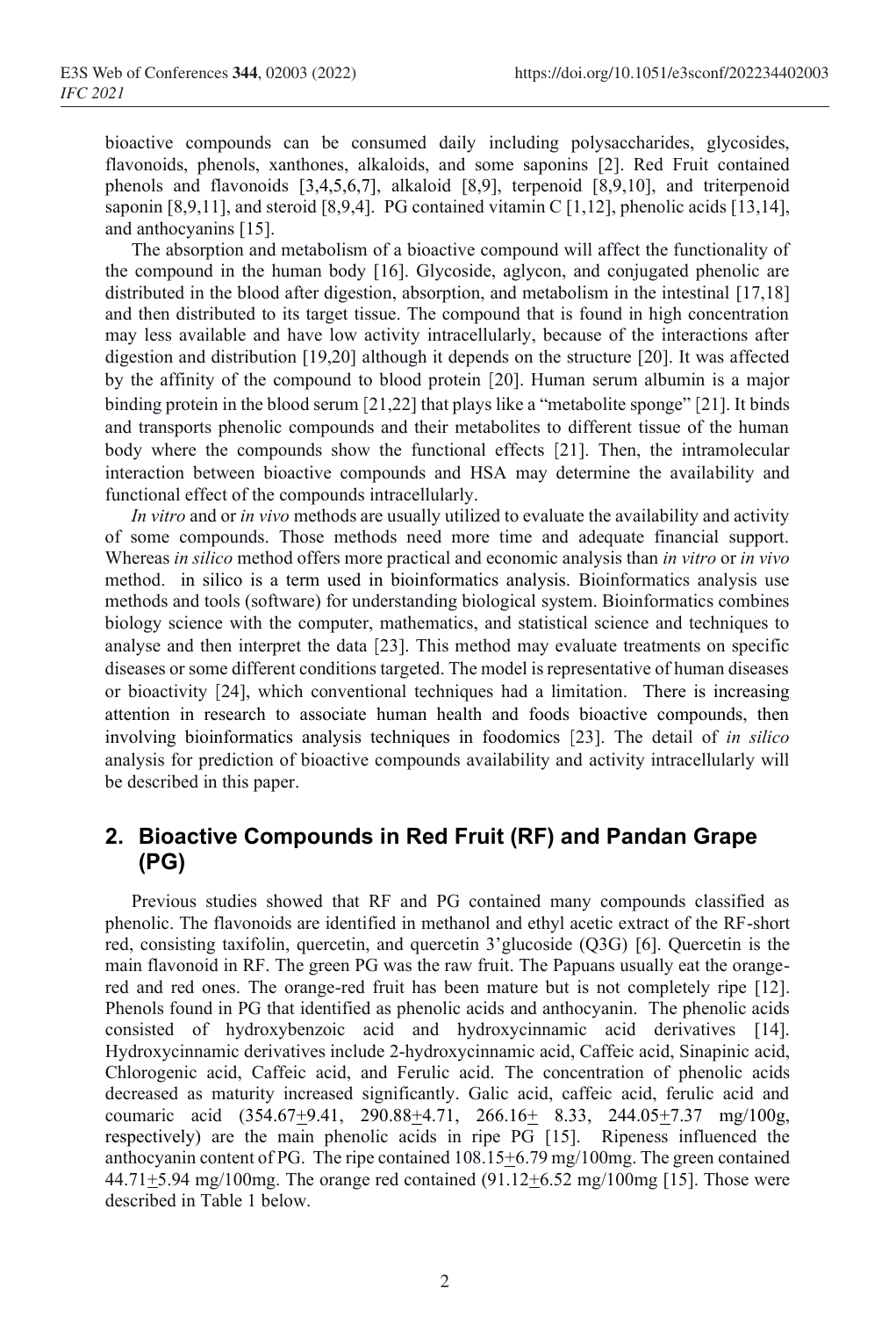|                                             | <b>Anthocyanin Content at Three Ripening Stage</b><br>(mg/100g wb) |                               |                               |  |  |
|---------------------------------------------|--------------------------------------------------------------------|-------------------------------|-------------------------------|--|--|
| The Anthocyanins                            | Raw (green fruit)                                                  | Mature (orange-<br>red)       | Ripe (red)                    |  |  |
| Pelargonidin 3-<br>glucoside                | $12.57 \pm 1.66$ <sup>a</sup>                                      | $22.57 \pm 1.67$ <sup>b</sup> | $27.25 \pm 1.72$ <sup>b</sup> |  |  |
| Pelargonidin 3-<br>rutinoside               | $11.19 + 1.47$ <sup>a</sup>                                        | $21.61 + 1.51$ <sup>b</sup>   | $23.88 + 1.58$ <sup>b</sup>   |  |  |
| Pelargonidin 3-<br>arabinoside              | $7.57 \pm 1.04$ <sup>a</sup>                                       | $15.93 \pm 1.11$ b            | $19.42 \pm 1.05$ c            |  |  |
| Cyanidin 3-malonyl-<br>glucosyl 5-glucoside | $7.59 + 0.97$ <sup>a</sup>                                         | $11.27 + 0.70$ <sup>b</sup>   | $13.72 + 0.85$ <sup>b</sup>   |  |  |
| Cyanidin 3-glucoside                        | nd                                                                 | $9.39 + 0.74$ <sup>b</sup>    | $11.36 + 0.74$ <sup>c</sup>   |  |  |
| Cyanidin 3-rutinoside                       | nd                                                                 | $6.56 \pm 0.50$ b             | $7.98 \pm 0.56$ c             |  |  |
| Pelargonidin 3,5-<br>diglucoside            | nd                                                                 | $3.78 + 0.29$ <sup>c</sup>    | $3.41 + 0.22$ <sup>b</sup>    |  |  |
| Pelargonidin 3-<br>galactoside              | $2.20 + 0.31$ <sup>c</sup>                                         | nd                            | $1.14 + 0.10^{b}$             |  |  |
| Pelargonidin 3-malonyl<br>glucoside         | $2.69 + 0.37$                                                      | nd                            | nd                            |  |  |
| Cyanidin 3-malonyl<br>glucoside             | $0.89 + 0.11$                                                      | nd                            | nd                            |  |  |

**Table 1.** Anthocyanin Profile of *Pandan Grape* at Three Ripening Stage\*

nd= not detected

value in the same row followed by different letters is significantly different at  $p < 0.05$  by Tukey's test

 $*$ [15]

## **3. Activity Prediction of RF and GP Bioactive Compounds**

Activity prediction is the important step for beginning the *in silico* analysis. The prediction is usually based on the chemical structure of the compounds that well known as Structure-Based Relationship (SAR) analysis. Several online programs are available for SAR activity prediction, such as PASS online (http://www.pharmaexpert.ru/passonline/) [25] and Swiss-Target-Prediction (http://www.swisstargetprediction.ch/). The structure can be prepared as a canonical SMILE or molecular structure. The SMILE can be retrieved from the PubChem Compound database.

PASS online program will present the predicted activities that rank from the highest until the lowest the Pa value. The Pa (Probability to be active) and Pi (Probability to be inactive) values range from 0.0000 to 1.0000. The higher Pa value is the higher probability of the compound showing the pharmacology activity *in vitro* and or *in vivo* analysis. The cut-off is Pa value more than 0.7 [26]. Since PASS online program cannot support activity prediction for charged molecules like anthocyanins, then a prediction can be performed by the Swiss Target Prediction program. The program will show the probability estimation of a macromolecular target for each tested bioactive compound. This is assumed as bioactivity. [27].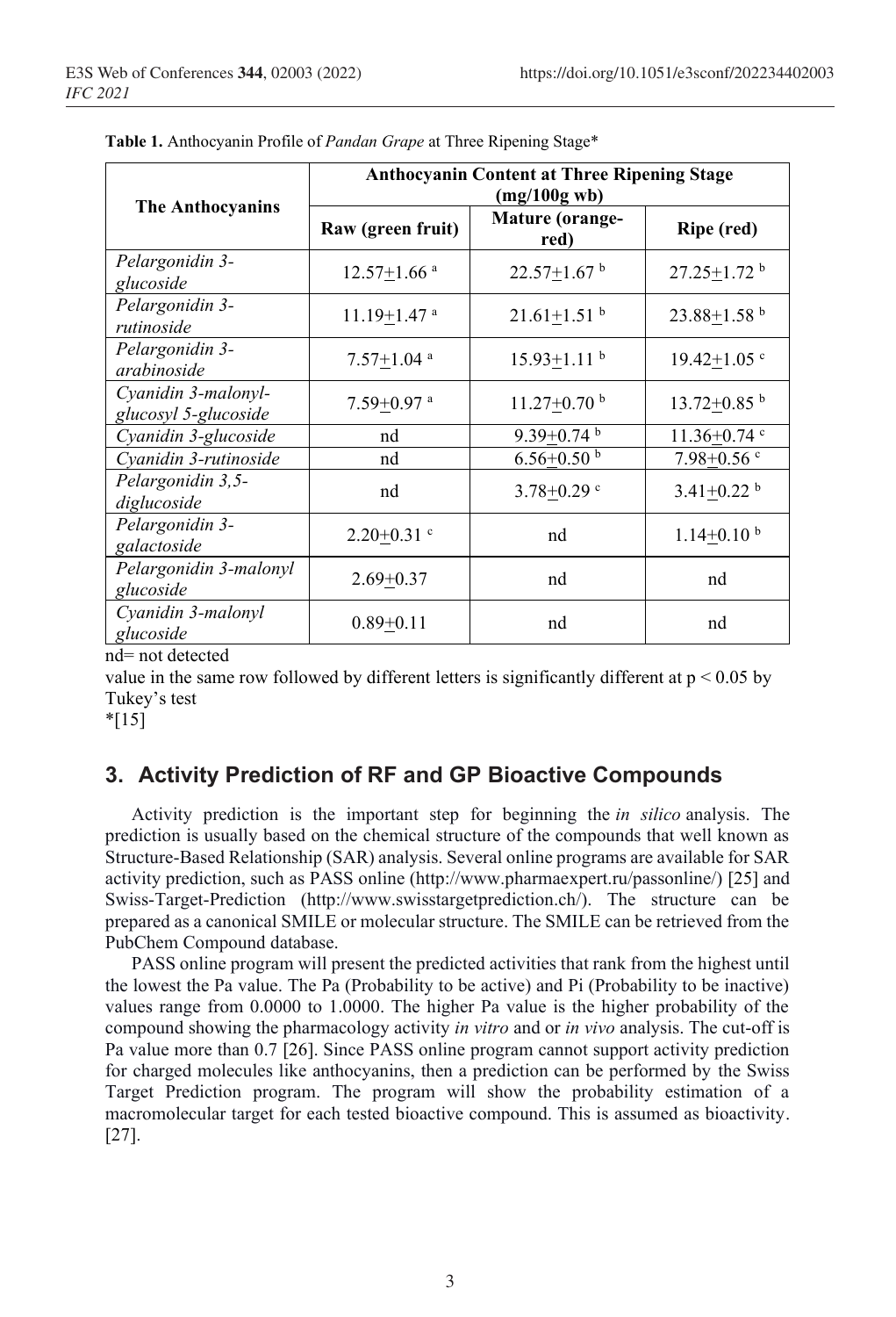|                                      | Biology Activities and Probability to be Active (Pa) Value |                                         |       |          |  |  |
|--------------------------------------|------------------------------------------------------------|-----------------------------------------|-------|----------|--|--|
| <b>Bioactive</b><br><b>Compounds</b> | Antioxidant                                                | Free radical<br>peroxidase<br>scavenger |       | Reductor |  |  |
| <b>RED FRUIT*</b>                    |                                                            |                                         |       |          |  |  |
| Taxifolin                            | 0,945                                                      | 0,883                                   | 0,915 |          |  |  |
| Quercetin                            | 0,878                                                      | 0,816                                   | 0,813 |          |  |  |
| Quercetin<br>3'Glucoside             | 0,917                                                      | 0,978                                   | 0,976 |          |  |  |
| <b>PANDAN GRAPE</b>                  |                                                            |                                         |       |          |  |  |
| Hydroxycinnamic Acids**              |                                                            |                                         |       |          |  |  |
| Ferulic acid                         | 0,540                                                      | 0,731                                   | 0,618 | 0,714    |  |  |
| Isoferulic acid                      | 0,540                                                      | 0,731                                   | 0,618 | 0,714    |  |  |
| p-coumaric acid                      | 0,553                                                      | 0,627                                   | 0,529 | 0,758    |  |  |
| o-coumaric acid                      | 0,523                                                      | 0,613                                   | 0,533 | 0,684    |  |  |
| Caffeic acid                         | 0,611                                                      | 0,670                                   | 0,570 | 0,781    |  |  |
| Chlorogenic acid                     | 0,785                                                      | 0,856                                   | 0,855 | 0,555    |  |  |

**Table 2.** Antioxidant Activities Prediction of The *Red Fruit* and *Pandan Grape* Bioactive Compounds

\*[7], \*\*[16]

Table 2 above showed that RF has more potential as an antioxidant source than PG. All RF flavonoids gave Pa value  $> 0.7$  for antioxidant in general (0.878-0.945), free radical scavenging (0,816-0.978), and lipid peroxidase inhibitor activity (0.813-0.976). The value means that it will show at least 70% of the activity when tested used *in vitro* and or *in vivo* [26,28] had proved that RF had high free radical scavenging activity. RF methanol and ethyl acetic extracts at concentration 300 ppm inhibited DPPH (40.7+0.72 and 74.92+1.33%) and ABTS radical  $(80.89+0.84 \text{ and } 99.23+0.16\%$ , respectively) significantly. These extracts contained high taxifolin, quercetin and quercetin 3-glucoside. PG extracts from each stage of maturity showed good inhibition for DPPH radicals. The IC50 values were  $12.49 \pm 0.35$ ,  $17.62 \pm 3.49$ , and  $12.23 \pm 0.46$  mg/ml fresh weight for the raw, mature, and ripe PG fruit, respectively [12]. It proved that *in silico* prediction is valid and relates to the chemical analysis result.

Tables 3 and 4 showed that RF and PG bioactive compounds had less potent as antidiabetic, except as NADPH oxidase inhibitors. Only quercetin and Q3G had Pa value > 0.7. Bioactivity prediction using Swiss Target Prediction online program gave a similar result for anthocyanin (Table 4.). Aldose reductase and NADPH oxidase are the most probable target for anthocyanin in the antidiabetic mechanism, but the probability values are very low. It needs further analysis using molecular interaction.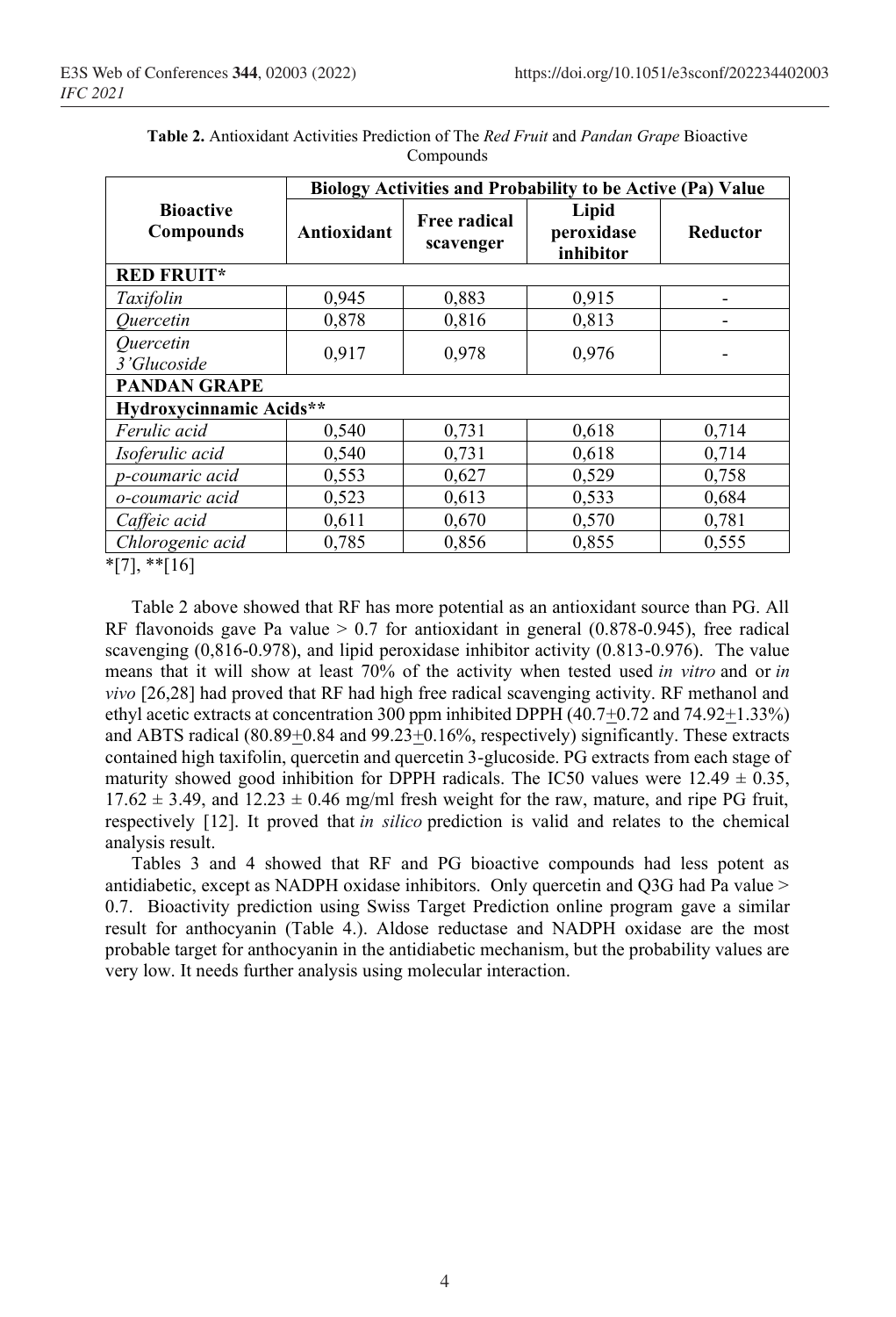|                                      | Biology Activities and Probability to be Active (Pa) Value |                                        |                                |                                         |                                      |
|--------------------------------------|------------------------------------------------------------|----------------------------------------|--------------------------------|-----------------------------------------|--------------------------------------|
| <b>Bioactive</b><br><b>Compounds</b> | Antidiabetic                                               | Oligo 1,6-<br>glucosidase<br>inhibitor | Alpha-<br>amylase<br>inhibitor | <b>Aldose</b><br>reductase<br>inhibitor | <b>NADPH</b><br>oxidase<br>inhibitor |
| <b>RED FRUIT*</b>                    |                                                            |                                        |                                |                                         |                                      |
| <b>Flavonoids</b>                    |                                                            |                                        |                                |                                         |                                      |
| Taxifolin                            | 0,462                                                      | 0,340                                  | 0,146                          | 0,152                                   | 0,339                                |
| Quercetin                            | 0,195                                                      | 0,210                                  | 0,069                          | 0,466                                   | 0,928                                |
| Quercetin<br>3'Glucoside             | 0,661                                                      | 0,673                                  | 0,468                          | 0,592                                   | 0,731                                |
| <b>PANDAN GRAPE</b>                  |                                                            |                                        |                                |                                         |                                      |
| Hydroxycinnamic Acids**              |                                                            |                                        |                                |                                         |                                      |
| Ferulic acid                         | 0,274                                                      | 0.153                                  | 0.260                          | 0.138                                   | 0.198                                |
| p-coumaric acid                      | 0,370                                                      | 0.270                                  | 0.362                          |                                         | 0.157                                |
| o-coumaric acid                      | 0,365                                                      | 0.217                                  | 0.349                          | 0.119                                   | 0.163                                |
| Caffeic acid                         | 0,385                                                      | 0.238                                  | 0.357                          |                                         | 0.171                                |
| Chlorogenic acid                     | 0,289                                                      | 0.210                                  | 0.190                          |                                         |                                      |

**Table 3.** Prediction of Activities Related Antidiabetic from Bioactive Compounds of The *Red Fruit* and *Pandan Grape*

\*[7], \*\*[16]

**Table 4.** Prediction of The Most Probable Macromolecular Targets Related to Diabetic of *Pandan Grape* Anthocyanin

|                            | <b>Probability for Molecular Targets related to Diabetic</b> |                                |                            |                         |  |
|----------------------------|--------------------------------------------------------------|--------------------------------|----------------------------|-------------------------|--|
| <b>Bioactive Compounds</b> | Oligo 1,6-<br>glucosidase<br>inhibitor                       | Alpha-<br>amylase<br>inhibitor | <b>Aldose</b><br>reductase | <b>NADPH</b><br>oxidase |  |
| <b>PANDAN GRAPE</b>        |                                                              |                                |                            |                         |  |
| Anthocyanins*              |                                                              |                                |                            |                         |  |
| Pelargonidin 3-glucoside   |                                                              |                                | 0.1430                     | 0.1349                  |  |
| Pelargonidin 3-rutinoside  |                                                              |                                | 0.0743                     | 0.0743                  |  |
| Pelargonidin 3-arabinoside |                                                              |                                | 0.1044                     | 0.0956                  |  |
| Pelargonidin 3-Galactoside |                                                              |                                | 0.1430                     | 0.1349                  |  |
| Cyanidin 3-glucoside       |                                                              |                                | 0.1044                     | 0.0956                  |  |
| Cyanidin 3-rutinoside      |                                                              |                                | 0.0822                     | 0.0822                  |  |

 $*$ [16]

### **4. Bioavailability Prediction of RF and GP Bioactive Compounds by Molecular Interaction with Human Serum Albumin**

Albumin is a major soluble protein in human blood serum [29]. Albumin can transport and distribute various compounds to human tissue, making them present or available [30,31,32]. The high affinity of quercetin on serum albumin is the reason for the higher presence of quercetin in the tissue [21]. It makes the ability to bind on albumin is useful for bioavailability prediction.

The molecular interaction was analyzed using AutoDock Vina in the PyRx 0.8 (http://pyrx.sourceforge. net) [33]. RF and PG bioactive compounds as ligands will be attached to HSA as a protein target. This ligation was blind-rigid docking; the ligands were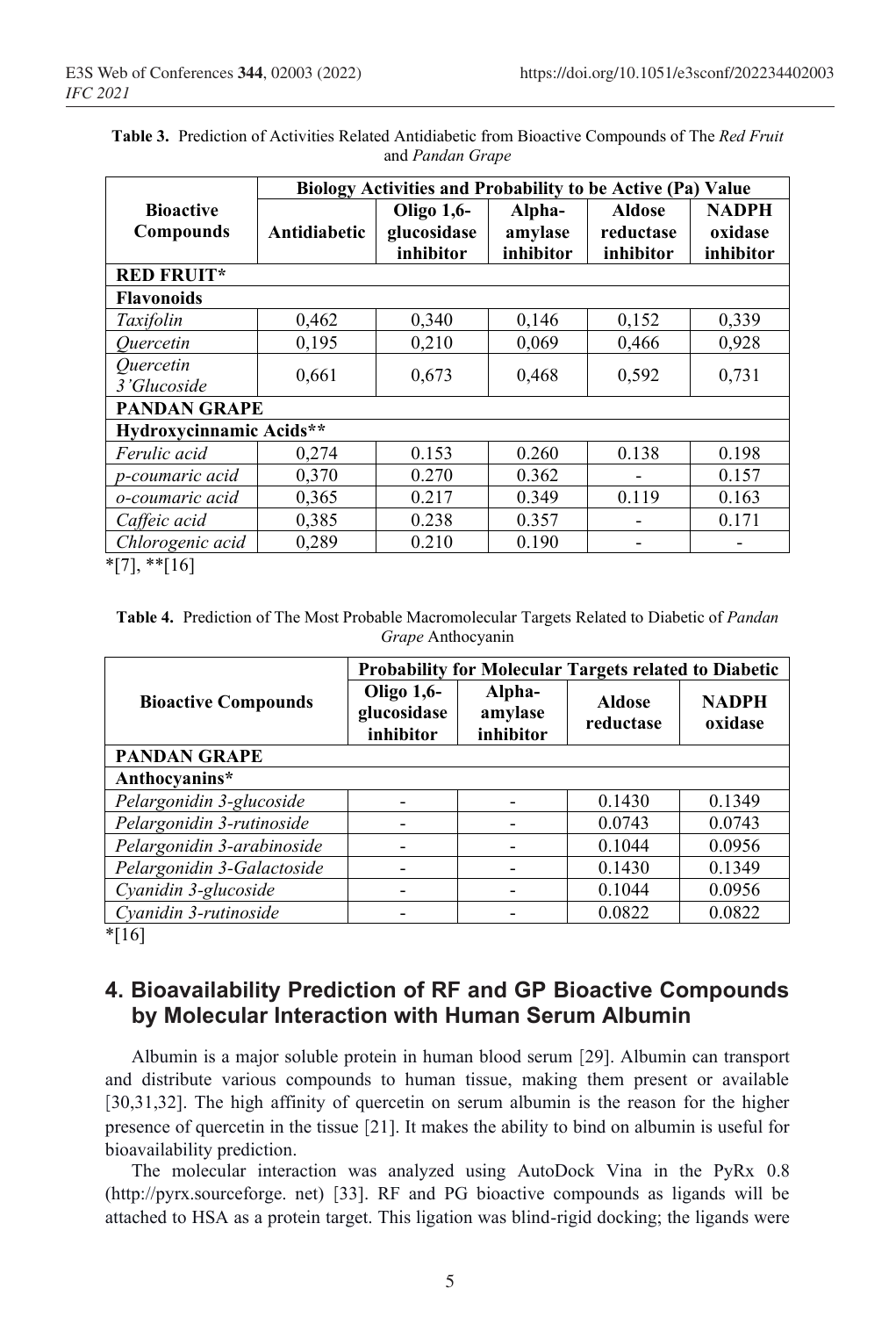free and flexible molecules then were subjected to HSA as a rigid molecule in the maximal grid box. The result is expressed in binding affinity or energy (kcal/mol) in a negative value. The most favourable interaction is presented as bound energy scores at a root-mean-square deviation (RMSD) value of less than 1.0A [33]. The higher and negative binding affinity is the lower energy for binding.

| <b>Table 5.</b> Molecular Interaction and Binding Affinity of RF and PG Bioactive compounds on |  |
|------------------------------------------------------------------------------------------------|--|
| Human Serum Albumin (HSA)                                                                      |  |

| Ligand                              | Pubchem<br><b>Binding affinity on</b> |        | Hydrophilic (H-bond) and              |  |
|-------------------------------------|---------------------------------------|--------|---------------------------------------|--|
| <b>CID</b><br><b>HSA</b> (kcal/mol) |                                       |        | Hydrophobic (HI) Interaction          |  |
| <b>RED FRUIT</b>                    |                                       |        |                                       |  |
| Flavonoids*                         |                                       |        |                                       |  |
|                                     |                                       |        | H-bond: Ser216(3.03)                  |  |
| Taxifolin                           | 439533                                | $-8.2$ | HI: Lys223; Leu262, Leu284; Ile314;   |  |
|                                     |                                       |        | Arg281; Ala285, Ala315; Ser311;       |  |
|                                     |                                       |        | <b>Tyr174</b>                         |  |
|                                     |                                       |        | H-bond: Ser216(3.03)                  |  |
| Quercetin                           | 5280343                               | $-8.2$ | HI: Lys223; Leu262, Leu284; Ile314;   |  |
|                                     |                                       |        | Arg281; Ala285, Ala315; Ser311;       |  |
|                                     |                                       |        | Tyr174; Glu177                        |  |
|                                     |                                       |        | H-bond: Ala315(3.28), Glu316(2.98);   |  |
| Quercetin 3-                        |                                       |        | Ser478(2.89), Asp475(3.15); Trp238    |  |
| Glucoside                           | 5280804                               | $-7.5$ | (3.15); Arg242(2.91); Cys472(2.96),   |  |
|                                     |                                       |        | Pro471(3.29)                          |  |
|                                     |                                       |        | HI: Lys219, Lys223; Leu222            |  |
| <b>PANDAN GRAPE</b>                 |                                       |        |                                       |  |
| Hydroxycinnamic Acids               |                                       |        |                                       |  |
|                                     | 445858                                | $-6,0$ | H-bond: Asp108(2,91;3,04); Asn429     |  |
| Ferulic acid**                      |                                       |        | (2.95)                                |  |
|                                     |                                       |        | HI: His146, Pro147, Lys190, Ala194,   |  |
|                                     |                                       |        | Asn429, Gln459                        |  |
|                                     | 1794427                               | $-8.1$ | H-bond: Tyr150, Ser192, Gln196,       |  |
|                                     |                                       |        | Arg257(2), Ala291, Glu292             |  |
| Chlorogenic acid**                  |                                       |        | HI: Lys195, Lys199; Leu219, Leu234,   |  |
|                                     |                                       |        | Leu238, Leu260; Ile290; Glu153,       |  |
|                                     |                                       |        | Glu154; His242; Phe223                |  |
|                                     |                                       |        | H-bond: Ser192(2), Gln196, Arg222(2), |  |
| Caffeic acid**                      | 689043                                | $-6.3$ | Ala291                                |  |
|                                     |                                       |        | HI: Lys195, Lys199; Leu238; Glu153;   |  |
|                                     |                                       |        | His242; Tyr150                        |  |
|                                     |                                       |        | H-bond: Lys199(3); Ala291(3.05);      |  |
| p-coumaric                          | 689043                                | $-6.6$ | Arg222(3.05;3.22)                     |  |
| $acid***$                           |                                       |        | HI: Leu238, Leu260; Ile264, Ile290;   |  |
|                                     |                                       |        | Ala261; Arg257                        |  |
|                                     | 689043                                | $-6.6$ | H-bond: Lys199(2.9); Ala291(2.88);    |  |
| o-coumaric<br>acid***               |                                       |        | Arg222(3;3.23), Arg257(3.08;3.08);    |  |
|                                     |                                       |        | Tyr150(3.08)                          |  |
|                                     |                                       |        | HI: Leu238, Leu260; Ile264            |  |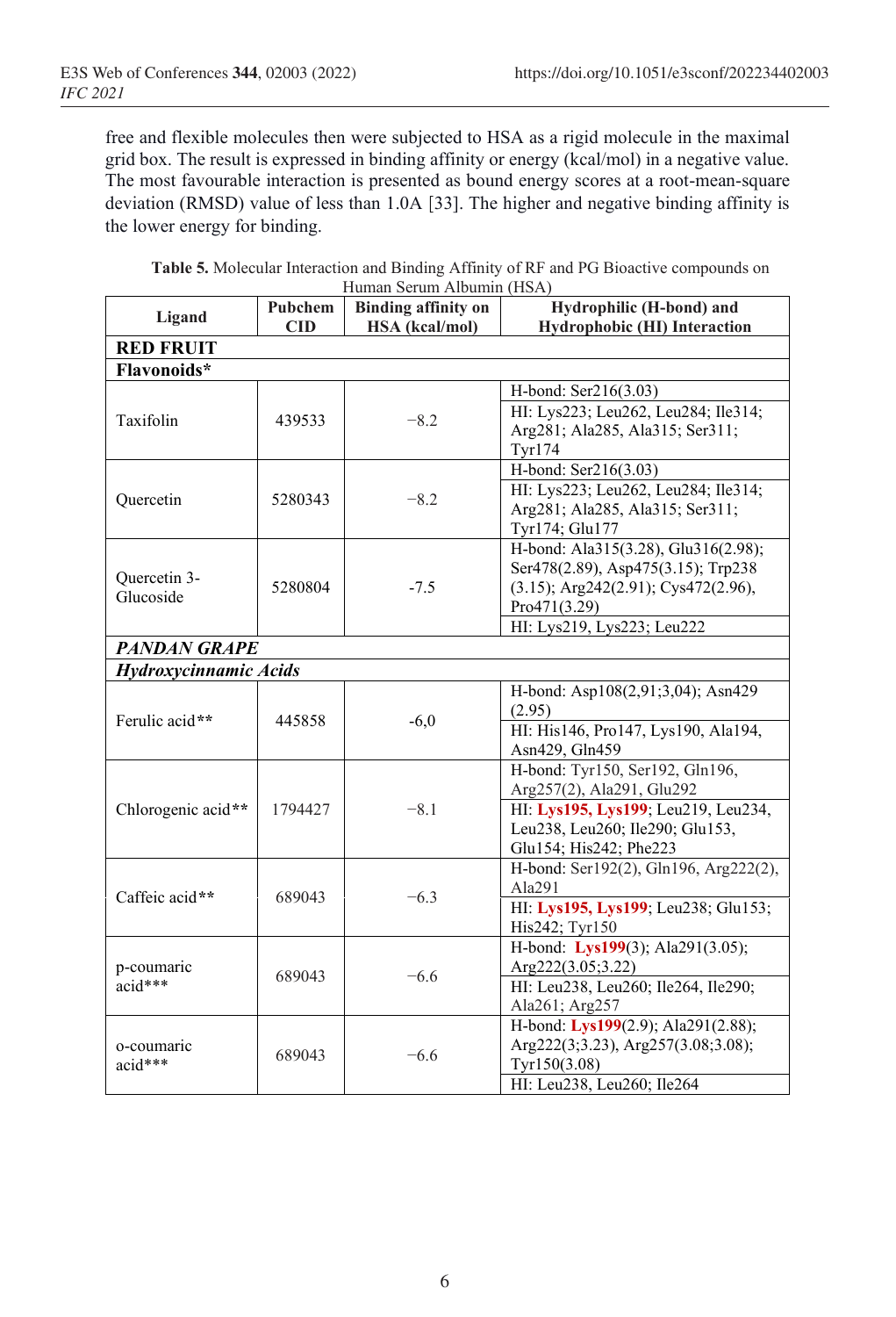| <b>Table 5.</b> continued |
|---------------------------|
|---------------------------|

| <b>Ligand</b>                  | Pubchem    | <b>Binding affinity on</b> | Hydrophilic (H-bond) and                     |
|--------------------------------|------------|----------------------------|----------------------------------------------|
|                                | <b>CID</b> | <b>HSA</b> (kcal/mol)      | <b>Hydrophobic (HI)</b> Interaction          |
| Anthocyanins***                |            |                            |                                              |
|                                |            |                            | H-bond: Pro96(2,97), Asn99(3,26),            |
| Pelargonidin 3-                | 443648     | $-7.9$                     | Glu100(2,78), Thr243(3,13), His247           |
| glucoside                      |            |                            | (2,99;2,99)                                  |
|                                |            |                            | HI: Leu103, Gln104, Leu203, Gln204           |
|                                |            |                            | HL: Leu115(3,02), Val116(2,59),              |
| Pelargonidin 3-                |            |                            | $Arg117(3,14)$ , $Arg186(2,83)$              |
| rutinoside                     | 44256626   | $-9.2$                     | HB: Arg114, Pro118, Met123, Lys137,          |
|                                |            |                            | Tyr138, Arg145, His146, Tyr161,              |
|                                |            |                            | Leu182, Leu185, Lys190                       |
|                                |            |                            | HL: Phe $206(3,01;3,13)$ , Arg $209(3,06)$ , |
|                                |            |                            | Ala210(3,13), Asp324(3,03),                  |
| Pelargonidin 3-<br>arabinoside | 44256694   | $-8,3$                     | Ser480(2,7), Leu481(2,88), Val482            |
|                                |            |                            | (2,98)                                       |
|                                |            |                            | HB: Ala213, Leu327, Ala350                   |
|                                |            |                            | HL: Arg114(2,81;3,14;3,26), Leu115           |
| Pelargonidin 3-                | 16218556   | $-8,1$                     | $(2,80)$ , Val116 $(2,89)$ , Tyr138 $(2,87)$ |
| Galactoside                    |            |                            | HB: Arg117, Met123, Ile142, Phe157,          |
|                                |            |                            | Leu185, Arg186, Gly189                       |
|                                |            |                            | HL: Arg114(3,09), Arg117(2,84),              |
| Cyanidin 3-                    | 12303220   | $-8,4$                     | Tyr138(2,99), Arg186(3,18;3,32)              |
| glucoside                      |            |                            | HB: Leu115, Ile142, Arg145, His146,          |
|                                |            |                            | Tyr161, Leu182, Leu185, Lys190               |
| Cyanidin 3-<br>rutinoside      | 29231      | $-8, 8$                    | HL: Arg $114(2,80)$ , Arg $117(2,98)$ ,      |
|                                |            |                            | His146(2,87;2,97)                            |
|                                |            |                            | HB: Leu115, val116, Met123, Tyr138,          |
|                                |            |                            | Ile142, Arg145, Arg186, Gly189,              |
|                                |            |                            | Lys190                                       |

 $*$ [7],  $**$ [15],  $**$ [16]

Residues with red color are important for the glycation process

All RF and PG bioactive compounds are bound to HSA (Table 5), which mean all are available intracellularly. The anthocyanin structure had the highest binding affinity [(-) 7.9- (-)9.2 kcal/mol], followed by the flavonoid [(-)7.5-(-)8.2 kcal/mol] and then the hydroxycinnamic acid [(-)6.0-(-)8.1 kcal/mol]. It means anthocyanin is the most available bioactive compound. It may be due to the high solubility of anthocyanins in water. Flavonoids are not easily absorbed. Only some flavonoids can pass through the intestinal wall passively [35]. The number of hydroxyl groups on rings A and B influences the binding of flavonoids to HSA. The increase of the hydroxyl groups enhances the affinity. Glycosylation reduces the affinity of the flavonoid [20]. Those explained why taxifolin and quercetin had a higher binding affinity to HSA [(-)8.2 kcal/mol] than Q3G [(-)7.5 kcal/mol] (Table 5).

#### **5. Bioactivity Prediction of RF and GP Bioactive Compounds**

In general, antioxidant capacity depends on the phenolic compound structure. The number and position of free hydroxyl groups and other substituents will affect the antioxidant activity [36]. The presence of free hydroxyl groups at C5 and C7 on ring A, C3 on ring C and C4' and C5' on ring B. determine the antioxidant activity of flavonoids [37]. The presence of hydroxyl group on ring B determines the reactive oxygen radical scavenging capability of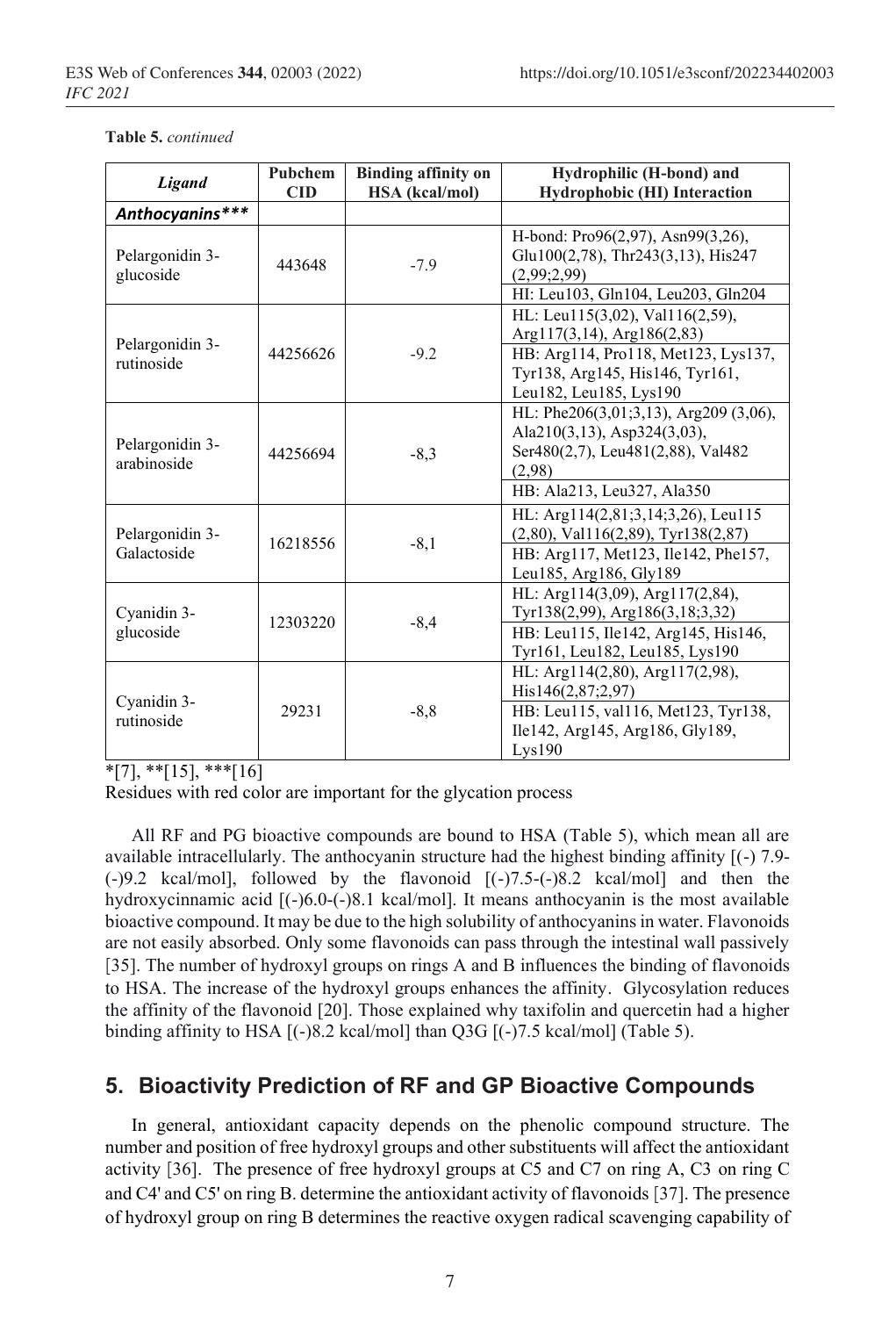flavonoid [38]. Flavonoid-protein interaction may cover the antioxidant activity of flavonoids [39,40]. Figure 3 showed the position of hydrogen bonding on HSA and free hydroxyl group in RF flavonoid structures. Q3G had Pa value for radical scavenging higher than taxifolin and quercetin (Table 2), but binding to HSA made Q3G have less free hydroxyl groups compared to taxifolin and quercetin (see the red arrow in Figure 3). It reduced Q3G scavenging capacity. Based on this data, we predict that taxifolin and quercetin are responsible for the strong radical scavenging activity of RF extracts [7]. We can also predict that the antioxidant activity *in vivo* of the extract will be lower than the chemical analysis.



**Fig 1.** The basic structure of Hydroxycinnamic Acid (A), flavonoid (B), and anthocyanin (C)



**Fig 2.** Docking Position of RF and PG Bioactive Compounds on HSA A: ferulic acid, B: chlorogenic acid, C: caffeic acid, D: taxifolin, E: quercetin, F: Q3G, G: pelargonidin-3-rutinoside, H: pelargonidin-3-galactoside, I: cyanidin-3-glucoside, J: Pelargonidin-3 arabinoside [7,14,15]

Anthocyanin has a flavonoid structure basic (Figure 1, B and C) [2], but C3 on ring C bound sugar moiety. The similarity makes anthocyanin have a similar mode of activity action to flavonoid. Figure 2 showed that chlorogenic acid and caffeic acid share the same site to HSA (FA7 site) with taxifolin and quercetin. This site is a major drug-binding pocket that preferentially binds the heterocyclic compounds. Residue Lys199 on this site is nucleophilic that withdraw many electron-donating compounds [32] including flavonoid and phenolic acid. PG anthocyanins share the FA9 site with ferulic acid, whereas Q3G and Pelargonidin-3-arabinoside are on FA8. FA8 site forms like an open ring because of the residues Lys195,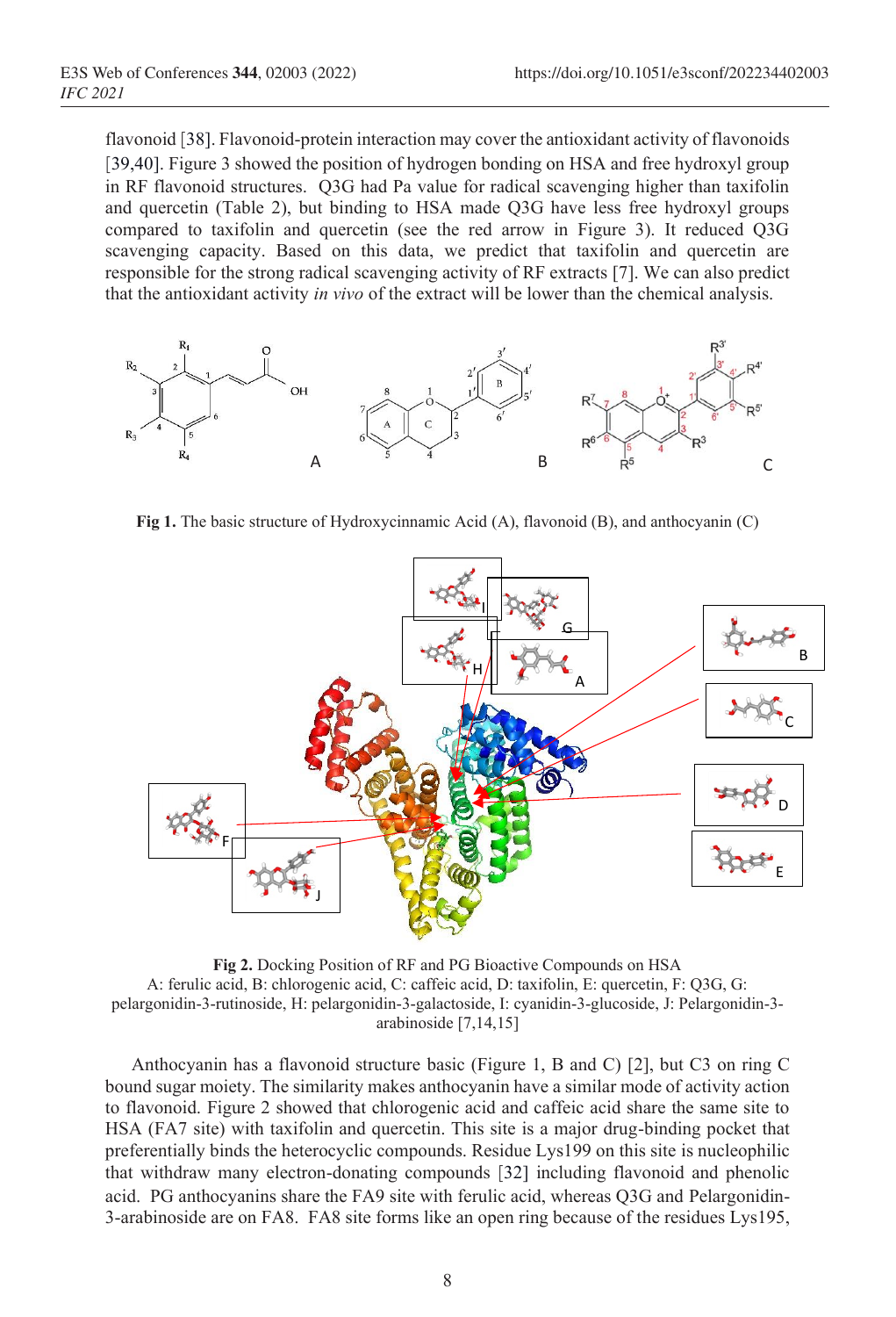Lys199, Arg218, Asp451, and Ser454 [32]. It makes the site is more hydrophilic and suitable for Q3G and pelargonidin-3-arabinoside.

The antioxidant capacity of anthocyanin depends on the presence of free hydroxyl groups on ring A or B. Figure 3 showed that only anthocyanin with cyanidin structure (cyanidin 3 glucoside and cyanidin 3-rutinoside) that had free hydroxyl groups on ring B (see the red arrow on that figure) during attached to HSA. The free hydroxyl groups in PG hydroxycinnamic acids were higher than in the anthocyanins. The number and position of free phenolic hydroxyl groups influenced the ability of free radical scavenging. Phenolic acids had a higher number of phenolic hydroxyl groups show higher antioxidant activity [35]. Chlorogenic acid played as the main antioxidant in PG. It related to antioxidant prediction data in Table 2, where chlorogenic acid had the highest Pa value (0.775 for antioxidant in general; 0.856 as free radical scavenger; and 0.855 as lipid peroxidase inhibitor). Chlorogenic acid had free catechol moiety that is important for the antioxidant activity of phenolic acid [35,41]. The CH<sub>2</sub>COOH in hydroxycinnamic acid is a weak electron-donating group. It increases the free radical scavenging ability of hydroxycinnamic acid [35]. Anthocyanins do not involve in the antioxidant activity of PG extract. Food anthocyanin may be absorbed and metabolized as phenolic acids [2]. The acidity of gastric may hydrolyse the glycosidic and ester bonds in anthocyanins and produce "phenolic acids" [36]. For example, cyanidin 4 glucoside has metabolite product protocatechuic acid. That acid inhibits nitric oxide (NO) production. The red or ripe PG fruit that has the highest anthocyanin content showed the best inhibition of DPPH radical (IC50 values =  $12.23 \pm 0.46$  mg/ml fresh weight).

The phenolic structure determines the anti-diabetic activity of the phenolic. The number and position of hydroxyl groups, the presence of double bonds and the C-4 ketonic group are important structural characteristics for anti-diabetic activity [36]. The presence of hydroxyl groups on C5 and C7 of the ring A and C3' and C4' of the ring B enhance the inhibition of flavonoids on a-glucosidase and a-amylase activity [20]. That positions are also important for antioxidant activity, so there is a strong relation between antioxidant and anti-diabetic activity based on the chemical structure of bioactive compounds [2].

The glycation in human serum albumin is done by glucose [42,43,45]. The glycated-HSA may involve advanced glycation end-products (AGE). It plays a complication in diabetic patients [43,45]. The disturbance in the glycation process in HSA can play as anti-diabetic activity. The antioxidants and radical scavengers can inhibit glycation and AGE formation. The compound that has a combination of antioxidant and antiglycation activity is more effective for inhibition of AGE formation [43].

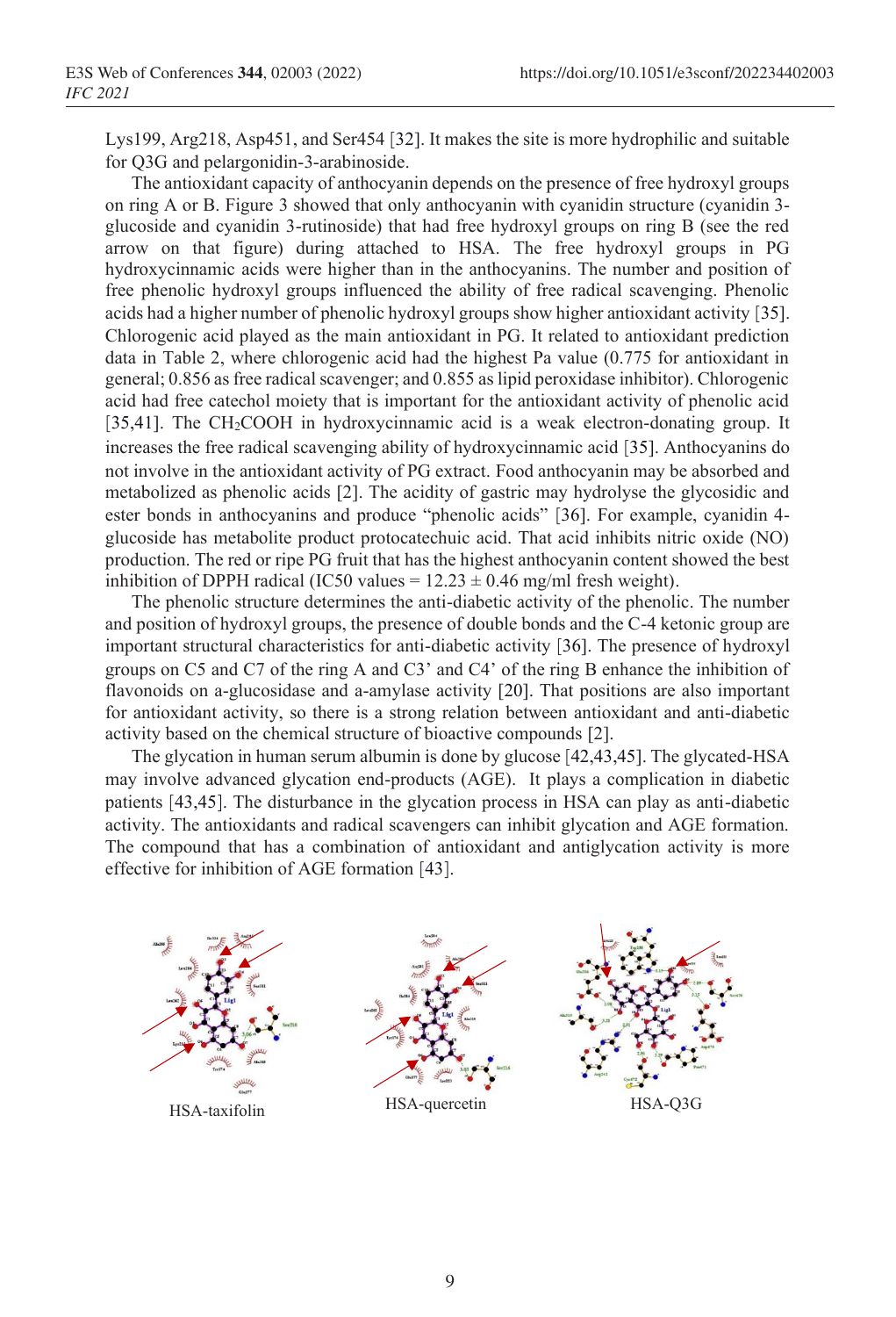

**Fig 3.** Hydrogen Bonding Position of RF and PG Bioactive Compounds on HAS. The red arrow pointed to the position of the hydroxyl group that play in antioxidant activity [7,14,15]

The glycation usually happened on residues Arg197, Lys199, Lys233, Lys276, Lys281 and Lys525 [46]. They are taken place in FA7 site or subdomain IIA called Sudlow's site I [32]. The residue Lys199 and Lys195 are the gates for early HSA glycation [47]. Table 5 and Figure 3 showed that only hydroxycinnamic acids especially coumaric acids that directly bound on Lys195 and Lys 199. It means coumaric acids have strong anti-diabetic activity. They compete with sugar for binding to HSA. Chlorogenic acid and caffeic acid did not bind directly on the lysine residues but had hydrophobic interaction with Lys195 and Lys 199. It makes them still have the potency to disturb the HSA glycation. RF taxifolin and quercetin did not bind directly to Lys195 and Lys 199 (Table 5), but they share in the same site of HSA ligation with chlorogenic acid and caffeic acid (Figure 2.). It means RF taxifolin and quercetin has the same potency as chlorogenic acid and caffeic acid as anti-diabetic. The PG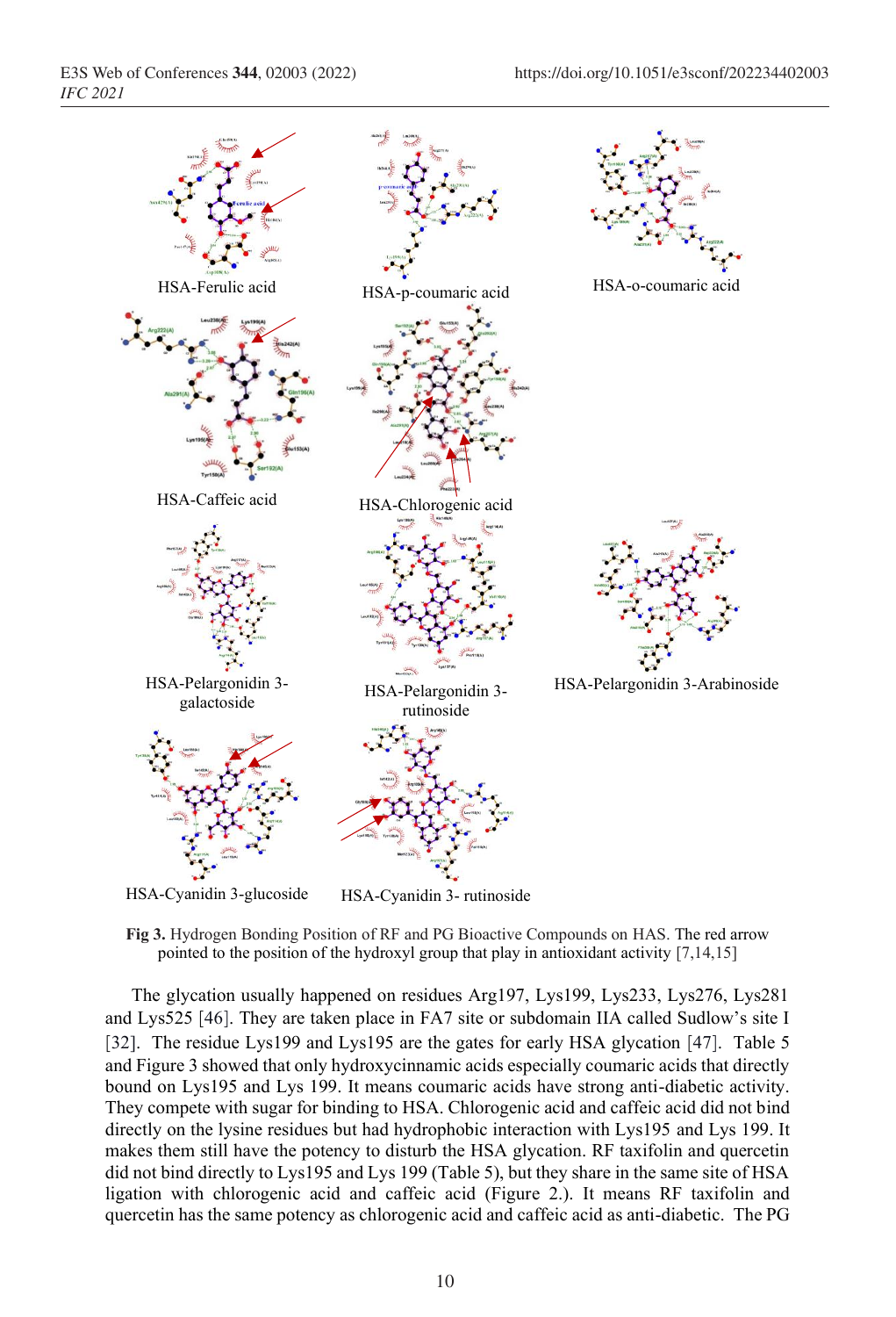anthocyanin did not bind to the important residues for HSA glycation. The glycosylation of Q3G and the anthocyanin decrease antidiabetic activity [20]. Since anthocyanin can be metabolized as phenolic acids, it means the anthocyanin play as anti-diabetic through its metabolite's activity.

A strong inhibitor for lipid peroxidation may act as an antidiabetic [2,43]. Membrane lipid peroxidation and glycation are the main processes in diabetes development [43]. Free radical from lipid membrane oxidation increase HSA glycation [43]. The AGE formation inhibition positively correlated to radical scavenging activity [48]. PG chlorogenic acid and RF flavonoids showed the highest on lipid peroxidase inhibition and free radicals scavenging prediction (Table 2.). On the other side, they showed the lowest antidiabetic activity prediction (Table 3). Anthocyanin can decrease free radical concentration [2]. Those data explained that PG phenolic acids and RF flavonoids play as antidiabetic through the antioxidant mechanism and HSA glycation disturbance. The macromolecule target for their activity is albumin.

#### **6. Conclusion**

Based on the activity prediction, RF and PG bioactive compounds had a high Pa value for antioxidant activity but a low Pa value for antidiabetic activity. All ligands bound on human serum albumin (HSA) mean are available in the human body, but the affinity energy was RF flavonoid > PG anthocyanin > GP phenolic acids. The molecular interaction between the bioactive compounds made the activities revealed. The antioxidant activity of the compounds depended on the presence and position of the free hydroxyl group during binding to HSA. The compounds play as antidiabetic through the antioxidant mechanism and HSA glycation disturbance. Those are chlorogenic acid and flavonoid (flavonol). RF and PG fruit were rich in the compounds, so can be used in diabetic treatment. This proved that in silico method can analyse for the activity and mechanism of food bioactive compounds.

#### **7. Reference**

- 1. L.I. Zebua, Jurnal elektronik Universitas Cendrawasih 1-12 (2015)
- 2. H. Oliveira, A. Fernandes, N.F. Brás, N. Mateus, V. de Freitas, I. Fernandes, Molecules **25**, 3813 (2020)
- 3. A. Rohman, S. Riyanto, N. Yuniarti, W.R. Saputra, R. Utami, W. Mulatsih, Int. Food Res. J. **17**, 97–106 (2010)
- 4. I. Sundari, *Identifikasi Senyawa dalam Ekstrak Etanol Biji Buah Merah* (*Pandanus conoideus Lamk*.), These, Universitas Sebelas Maret. Universitas Sebelas Maret, Surakarta (2010)
- 5. N.M.D. Sandhiutami, A.A.W. Indrayani, Jurnal Ilmu Kefarmasian Indonesia, **10**(1), 13– 19. (2012)
- 6. M.M. Suprijono, H. Sujuti, D. Kurnia, S.B. Widjanarko, Res. J. Pharm. Tech. **13**(9), 4158-4164 (2020)
- 7. M.M. Suprijono. Aktivitas dan Mekanisme Antikanker Ekstrak Buah Endemik Papua: Buah Merah (*Pandanus conoideus* Lam.) Jenis Merah Pendek. Doctoral These. Universitas Brawijaya, Malang (2020)
- 8. L. Damayanti, I.A. Evaangelina, A. Laviana, Y. Herdiyati, D. Kurnia, Open Dent. J., **14**(1), 113–119 (2020)
- 9. Y. Herdiyati, H.E. Atmaja, M.H. Satari, D. Kurnia, Open Dent. J., **14**(1), 433–439. (2020)
- 10.Rahmawati, *Identifikasi struktur senyawa toksik terhadap sel kanker leher rahim (HeLa) dalam ekstrak metanol buah merah (Pandanus conoideus Lamk.) varietas barugum*, These, Universitas Gadjah Mada, Yogyakarta (2009)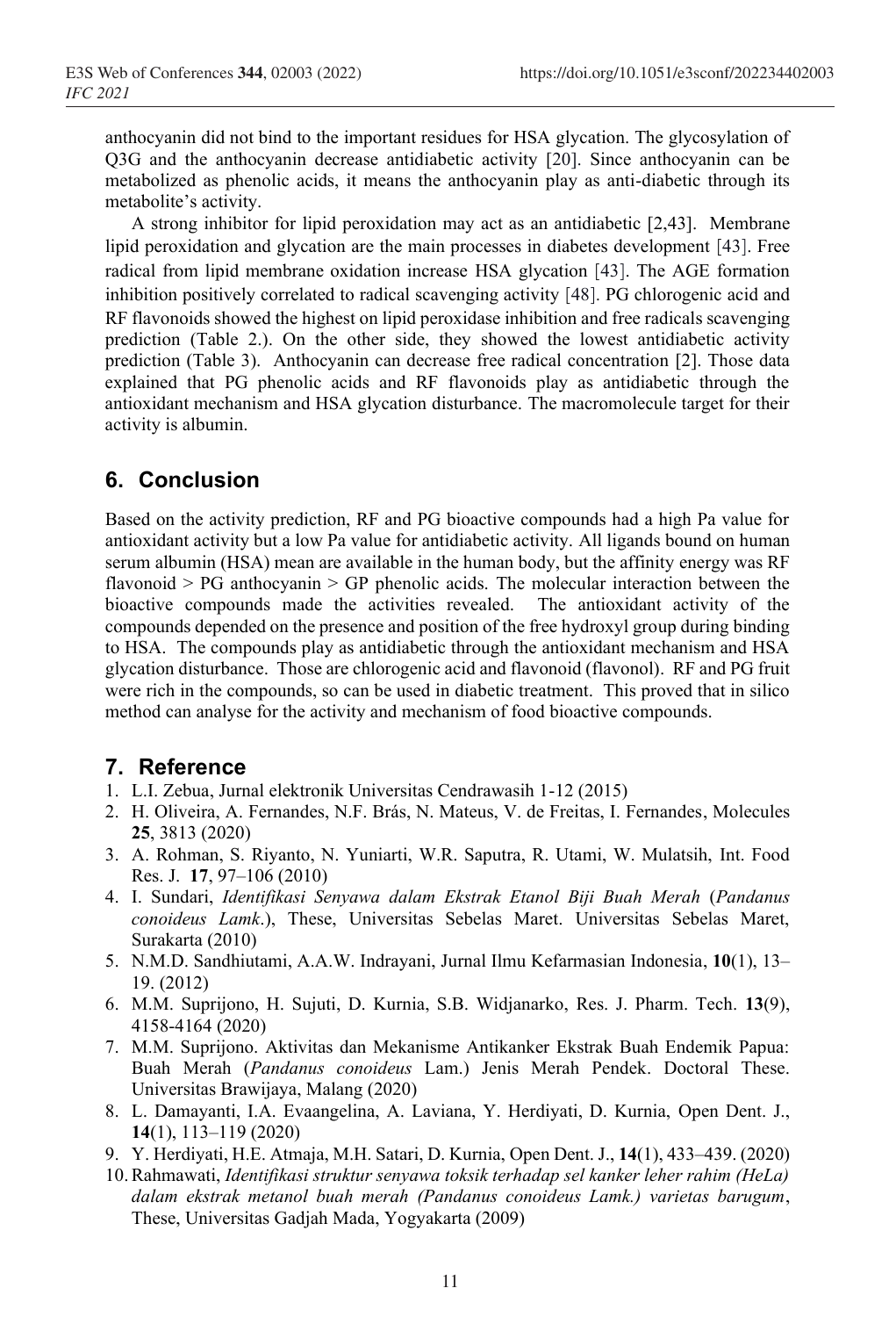- 11. S. Hermanto, Quantum: Jurnal Inovasi Pendidikan Sains, **2**(1): 39–46 (2011)
- 12. V. Purnamasari, N. Lunga, S.B. Widjanarko, Pak. J. Bot., **52**(2): 427-433(2020)
- 13. V. Purnamasari, T. Estiasih, H. Sujuti, S.B. Widjanarko, IOP Conf. Ser.: Earth Environ. Sci*.* **475**:012079 (2020)
- 14. V. Purnamasari, T. Estiasih, H. Sujuti, S.B. Widjanarko, J. App. Pharma. Sci. **11**(02): 126-134 (2021)
- 15. V. Purnamasari, *Karakterisasi Fisiko-Kimia, Senyawa Bioaktif, Kajian In Silico dan In Vitro Antioksidan dan antidiabetes Buah Pandan Anggur (Sararanga sinuosa Hemsley),*  Doctoral These. Universitas Brawijaya, Malang (2021)
- 16.J. Treml, K. Šmejkal, Flavonoids as potent scavengers of hydroxyl radicals. Compr. Rev. Food Sci. Food Saf. **15**: 720-738 (2016)
- 17. F. Shahidi, V.V. Ramakrishnan, W.Y. Oh, J. Food Bioactives **8**: 6-41 (2019).
- 18. G. Velderrain-Rodriıguez, H. Palafox-Carlos, A. Wall-Medrano, J. Ayala- Zavala, C.Y. Chen, M. Robles-Sanchez, H. Astiazaran-Garcia, E. Alvarez- Parrilla, A. Gonzalez-Aguilar, Food and Function **5**: 189–197 (2014)
- 19. M. D'Archivio, C. Filesi, R. Varì, B. Scazzocchio, R. Masella, Int. J. Mol. Sci., **11**: 1321- 1342 (2010)
- 20. G.B. Gonzales, G. Smagghe, C. Grootaert, M. Zotti, K. Raes, J.V. Camp, Drug Metab. Rev. **Early Online**:1–16 (2015)
- 21. D. Silva, C.M. Cortez, S.R.W. Louro, Braz. J. Med. Biol. Res., **37**: 963-968 (2004)
- 22. Kajal, A.R. Pathania, E3S Web of Conferences **309**, 01086 (2021)
- 23. M. Tu, S. Cheng, W. Lu, M. Du, Trends Anal. Chem. **105**:7-17, (2018)
- 24.C. Di Salvo, *A Critical Evaluation of the Advantages and Limitations of In Silico Methods in Clinical Research*, In Proventa International. https://proventainternational.com/biology/a-critical-evaluation-of-the-advantages-andlimitations-of-in-silico-methods-in-clinical-research/ (2021)
- 25. A. Sadym, A. Lagunin, V. Poroikov, SAR QSAR Environ. Res. **14**: 339–347 (2003)
- 26. A. Lagunin, A. Stepanchikova, D. Filimonov, V. Poroikov, Bioinformatics **16**: 747-748 (2000)
- 27. A. Daina, O. Michielin, V. Zoete, Nucleic Acids Res. **47**(W1): W357-W364 (2019)
- 28. M.M. Suprijono, H. Sujuti, D. Kurnia, S.B. Widjanarko, Res. J. Pharm. and Tech. **13**(9): 4158-4164 (2020)
- 29. G. Fanali, A. Di Masi, V. Trezza, M. Marino, M. Fasano, P. Ascenzi. Mol. Aspects Med. **33**: 209–290 (2012)
- 30. A. Papadopoulou, R.J. Green, R.A. Frazier, J. Agric. Food Chem., **53**: 158−163 (2005)
- 31. M. Roche, P. Rondeau, N.R. Singh, E. Tarnus, E. Bourdon, FEBS Letters **582**:1783-1787 (2008)
- 32. P. Ascenzi, A. di Masi, G. Fanali, M. Fasano, Cell Death Discov. **1**,15025 (2015)
- 33. S. Dallakyan, A.J. Olson, Methods Mol. Biol. **1263**: 243-250 (2015)
- 34. S.S. Azam, S.W. Abbasi, Theor. Biol. Med. Model. **10**:63 (2013)
- 35.J. Chen, J. Yang, L. Ma, Sci. Rep. **10,** 2611 (2020).
- 36. A. Pieczykolan, W. Pietrzak, U. Gawlik-Dziki, R. Nowak, Molecules **26**: 3486 (2021)
- 37.J. Xiao, G. Kai, Crit. Rev. Food Sci. Nut. **52**:85-101 (2012)
- 38.J. Xiao, M. Suzuki, X. Jiang, X. Chen, K. Yamamoto, F. Ren, M. Xu, J. Agric. Food Chem., **56**:2350-2356 (2008)
- 39. M.J.T.J. Arts, G.R.M.M. Haenen, L.C. Wilms, S.A.J.N. Beetstra, C.G.M. Heijnen, H.P. Voss, A.A.L.T. Bast, J. Agric. Food Chem. **50**:184-1187 (2002)
- 40.J. Czubinski, K. Dwiecki, Int. J. Food Sci. Tech. **52**:573-585 (2017)
- 41. N. Razzaghi-Asl, J. Garrido, H. Khazraei, F. Borges, O. Firuzi, Curr. Med. Chem. **20**(36):4436-4450 (2013)